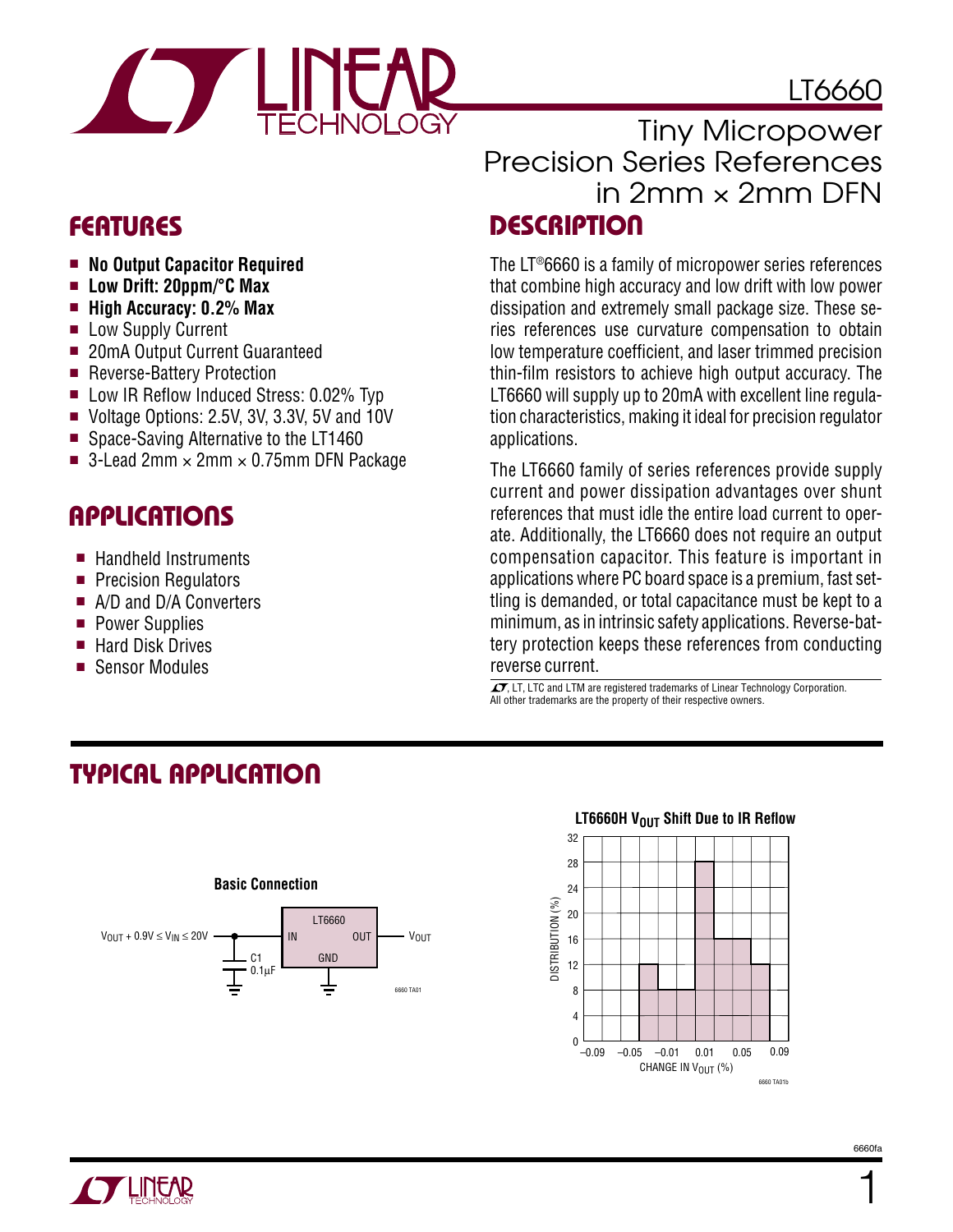# **ABSOLUTE MAXIMUM RATINGS**

**(Note 1)**

| Output Short-Circuit Duration, $T_A = 25^{\circ}$ C5 sec |  |
|----------------------------------------------------------|--|
|                                                          |  |

Operating Temperature Range

| Storage Temperature Range (Note 3) –65°C to 150°C |  |
|---------------------------------------------------|--|
| Lead Temperature (Soldering, 10 sec)  300°C       |  |

### **PACKAGE/ORDER INFORMATION**

|                                                                                                                                                                                                                                                                                | ORDER PART NUMBER                                                                                                                                                                                                                                           | DFN PART MARKING*                                                                                                                                                                          |
|--------------------------------------------------------------------------------------------------------------------------------------------------------------------------------------------------------------------------------------------------------------------------------|-------------------------------------------------------------------------------------------------------------------------------------------------------------------------------------------------------------------------------------------------------------|--------------------------------------------------------------------------------------------------------------------------------------------------------------------------------------------|
| <b>TOP VIEW</b><br>Δ<br>$\sqrt{2}$ $\sqrt{3}$<br>-11<br>ЭM<br>≧<br>$\overline{5}$<br>DC PACKAGE<br>3-LEAD (2mm × 2mm) PLASTIC DFN<br>$T_{JMAX}$ = 125°C, $\theta_{JA}$ = 102°C/W<br>EXPOSED PAD IS GND. MUST BE SOLDERED TO PCB<br><b>Order Options</b> Tape and Reel: Add #TR | LT6660HCDC-2.5<br>LT6660JCDC-2.5<br>LT6660KCDC-2.5<br>LT6660HCDC-3<br>LT6660JCDC-3<br>LT6660KCDC-3<br>LT6660HCDC-3.3<br>LT6660JCDC-3.3<br>LT6660KCDC-3.3<br>LT6660HCDC-5<br>LT6660JCDC-5<br>LT6660KCDC-5<br>LT6660HCDC-10<br>LT6660JCDC-10<br>LT6660KCDC-10 | LBXN<br>LBXN<br>LBXN<br><b>LBYV</b><br><b>LBYV</b><br><b>LBYV</b><br><b>LBYW</b><br><b>LBYW</b><br><b>LBYW</b><br>LBYT<br>LBYT<br><b>LBYT</b><br><b>LBYX</b><br><b>LBYX</b><br><b>LBYX</b> |
| Lead Free: Add #PBF Lead Free Tape and Reel: Add #TRPBF<br>Lead Free Part Marking: http://www.linear.com/leadfree/                                                                                                                                                             |                                                                                                                                                                                                                                                             |                                                                                                                                                                                            |

Consult LTC Marketing for parts specified with wider operating temperature ranges. \*The temperature grade is identified by a label on the shipping container.

# **AVAILABLE OPTIONS**

| <b>OUTPUT VOLTAGE</b> | <b>SPECIFIED TEMPERATURE</b>     | <b>ACCURACY</b> | TEMPERATURE                | <b>PART ORDER</b> |
|-----------------------|----------------------------------|-----------------|----------------------------|-------------------|
| (V)                   | RANGE                            | (%)             | $COEFFICIENT$ (ppm/ $°C$ ) | <b>NUMBER</b>     |
| 2.5                   | $0^{\circ}$ C to 70 $^{\circ}$ C | 0.2             | 20                         | LT6660HCDC-2.5    |
| 2.5                   | $0^{\circ}$ C to 70 $^{\circ}$ C | 0.4             | 20                         | LT6660JCDC-2.5    |
| 2.5                   | $0^{\circ}$ C to 70 $^{\circ}$ C | 0.5             | 50                         | LT6660KCDC-2.5    |
|                       | $0^{\circ}$ C to 70 $^{\circ}$ C | 0.2             | 20                         | LT6660HCDC-3      |
|                       | $0^{\circ}$ C to $70^{\circ}$ C  | 0.4             | 20                         | LT6660JCDC-3      |
|                       | $0^{\circ}$ C to 70 $^{\circ}$ C | 0.5             | 50                         | LT6660KCDC-3      |
| 3.3                   | $0^{\circ}$ C to $70^{\circ}$ C  | 0.2             | 20                         | LT6660HCDC-3.3    |
| 3.3                   | $0^{\circ}$ C to 70 $^{\circ}$ C | 0.4             | 20                         | LT6660JCDC-3.3    |
| 3.3                   | $0^{\circ}$ C to 70 $^{\circ}$ C | 0.5             | 50                         | LT6660KCDC-3.3    |

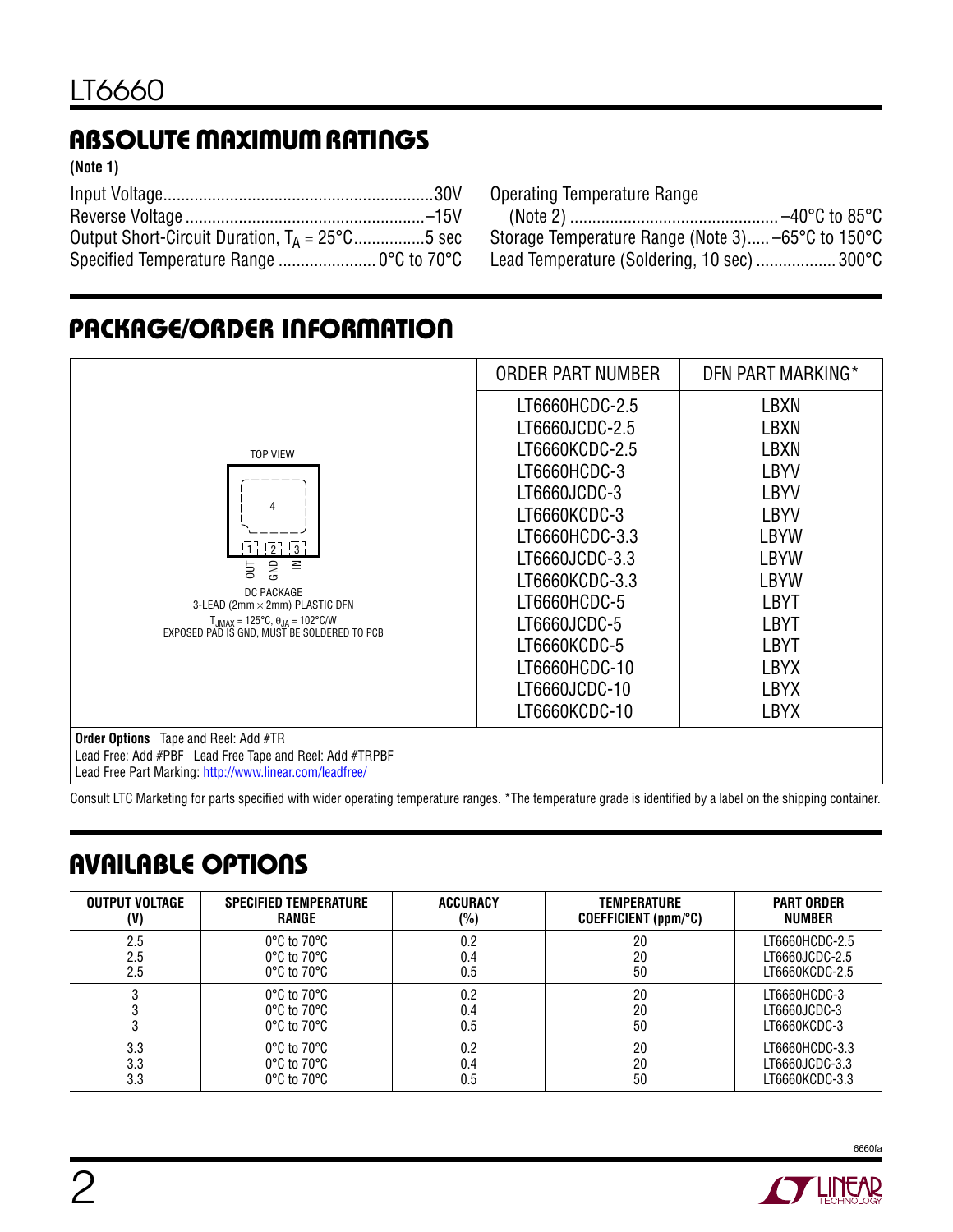## **AVAILABLE OPTIONS**

| <b>OUTPUT VOLTAGE</b> | <b>SPECIFIED TEMPERATURE</b>    | <b>ACCURACY</b> | <b>TEMPERATURE</b>   | <b>PART ORDER</b> |
|-----------------------|---------------------------------|-----------------|----------------------|-------------------|
| (V)                   | RANGE                           | (%)             | COEFFICIENT (ppm/°C) | NUMBER            |
|                       | $0^{\circ}$ C to $70^{\circ}$ C | 0.2             | 20                   | LT6660HCDC-5      |
|                       | $0^{\circ}$ C to $70^{\circ}$ C | 0.4             | 20                   | LT6660JCDC-5      |
|                       | $0^{\circ}$ C to $70^{\circ}$ C | 0.5             | 50                   | LT6660KCDC-5      |
| 10                    | $0^{\circ}$ C to $70^{\circ}$ C | 0.2             | 20                   | LT6660HCDC-10     |
| 10                    | $0^{\circ}$ C to $70^{\circ}$ C | 0.4             | 20                   | LT6660JCDC-10     |
| 10                    | $0^{\circ}$ C to $70^{\circ}$ C | 0.5             | 50                   | LT6660KCDC-10     |

### **ELECTRICAL CHARACTERISTICS**

**The** ● **denotes the specifications which apply over the full operating**  temperature range, otherwise specifications are at T<sub>A</sub> = 25°C. V<sub>IN</sub> = V<sub>OUT</sub> + 2.5V, I<sub>OUT</sub> = 0 unless otherwise specified.

| <b>PARAMETER</b>                                | <b>CONDITIONS</b>                                                     |           | <b>MIN</b> | <b>TYP</b>     | <b>MAX</b>     | <b>UNITS</b>               |
|-------------------------------------------------|-----------------------------------------------------------------------|-----------|------------|----------------|----------------|----------------------------|
| Output Voltage Tolerance                        | LT6660HCDC                                                            |           | $-0.2$     |                | 0.2            | $\%$                       |
|                                                 | LT6660JCDC                                                            |           | $-0.4$     |                | 0.4            | $\frac{0}{0}$              |
|                                                 | LT6660KCDC                                                            |           | $-0.5$     |                | 0.5            | $\frac{0}{0}$              |
| Output Voltage Temperature Coefficient (Note 4) | LT6660HCDC<br>LT6660JCDC<br>LT6660KCDC                                | 0<br>O    |            | 10<br>10<br>25 | 20<br>20<br>50 | ppm/°C<br>ppm/°C<br>ppm/°C |
| Line Regulation                                 | $V_{\text{OUT}} + 0.9V \leq V_{\text{IN}} \leq V_{\text{OUT}} + 2.5V$ | 0         |            | 150            | 800<br>1000    | ppm/V<br>ppm/V             |
|                                                 | $V_{OUT} + 2.5V \le V_{IN} \le 20V$                                   | O         |            | 50             | 100<br>130     | ppm/V<br>ppm/V             |
| Load Regulation Sourcing (Note 5)               | $IOUT = 100µA$                                                        | $\bullet$ |            | 1000           | 3000<br>4000   | ppm/mA<br>ppm/mA           |
|                                                 | $I_{OUT} = 10mA$                                                      | 0         |            | 50             | 200<br>300     | ppm/mA<br>ppm/mA           |
|                                                 | $I_{\text{OUT}} = 20 \text{mA}$                                       | 0         |            | 20             | 70<br>100      | ppm/mA<br>ppm/mA           |
| Thermal Regulation (Note 6)                     | $\Delta P = 200$ mW                                                   |           |            | 2.5            | 10             | ppm/mW                     |
| Dropout Voltage (Note 7)                        | $V_{IN} - V_{OUT}$ , $\Delta V_{OUT} \le 0.2\%$ , $I_{OUT} = 0$       | $\bullet$ |            |                | 0.9            | $\mathsf{V}$               |
|                                                 | $V_{IN} - V_{OUT}$ , $\Delta V_{OUT} \le 0.2\%$ , $I_{OUT} = 10mA$    | $\bullet$ |            |                | 1.3<br>1.4     | $\mathsf{V}$<br>V          |
| <b>Output Current</b>                           | Short V <sub>OUT</sub> to GND                                         |           |            | 40             |                | mA                         |
| Reverse Leakage                                 | $V_{IN} = -15V$                                                       | $\bullet$ |            | 0.5            | 10             | μA                         |
| Output Voltage Noise (Note 8)                   | $0.1$ Hz $\leq f \leq 10$ Hz<br>$10Hz \le f \le 1kHz$                 |           |            | 4<br>4         |                | ppm (P-P)<br>ppm (RMS)     |
| Long-Term Stability of Output Voltage (Note 9)  |                                                                       |           |            | 100            |                | ppm/√kHr                   |
| Hysteresis (Note 10)                            | $\Delta T = 0$ °C to 70°C<br>$\Delta T = -40^{\circ}C$ to 85°C        | $\bullet$ |            | 50<br>250      |                | ppm<br>ppm                 |
| <b>Supply Current</b>                           | LT6660-2.5                                                            | $\bullet$ |            | 115            | 145<br>175     | μA<br>μA                   |
|                                                 | LT6660-3                                                              | O         |            | 145            | 180<br>220     | μA<br>μA                   |
|                                                 | LT6660-3.3                                                            | 0         |            | 145            | 180<br>220     | μA<br>μA                   |
|                                                 | LT6660-5                                                              | o         |            | 160            | 200<br>240     | μA<br>μA                   |
|                                                 | LT6660-10                                                             |           |            | 215            | 270<br>350     | μA<br>μA                   |

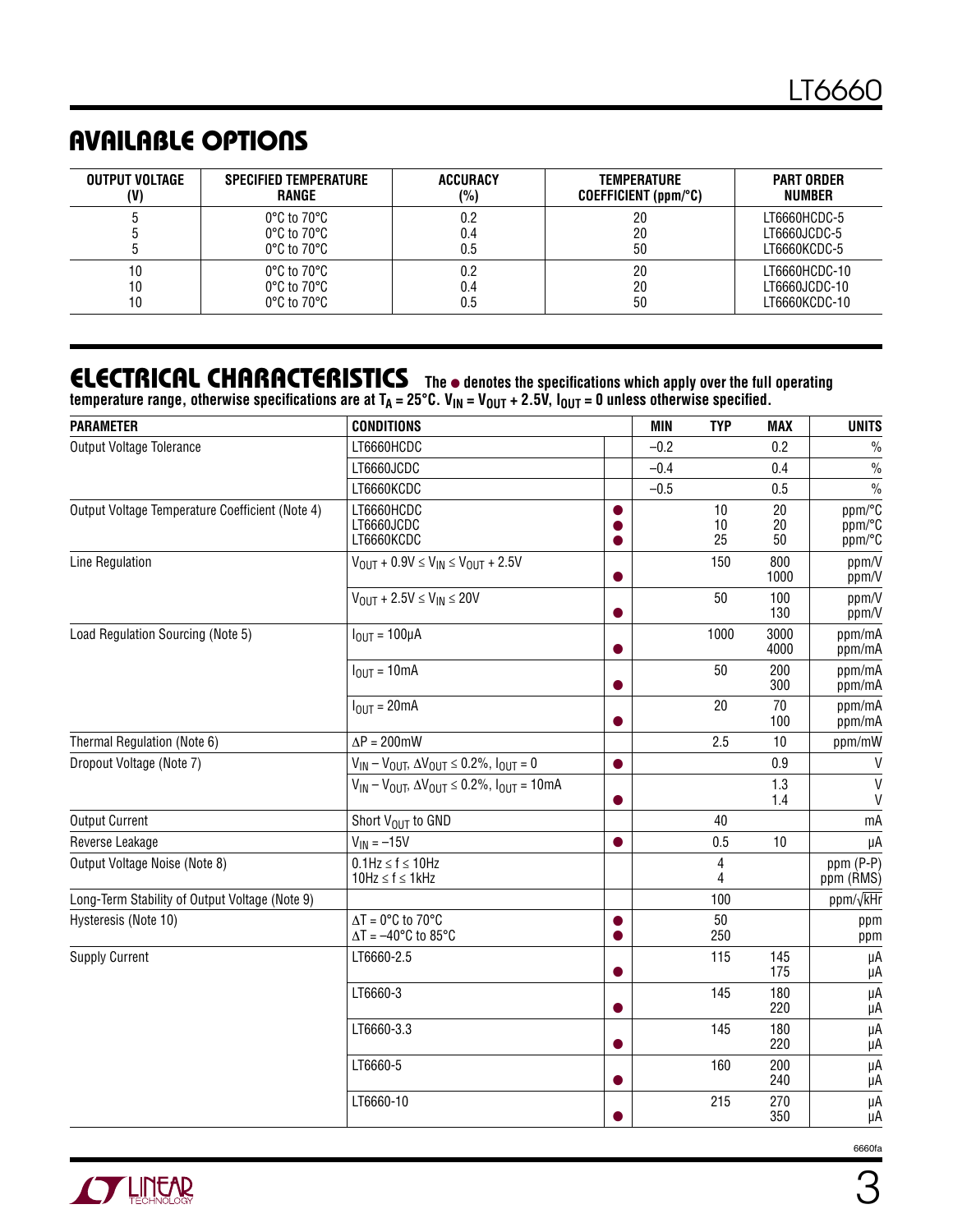# **ELECTRICAL CHARACTERISTICS**

**Note 1:** Stresses beyond those listed under Absolute Maximum Ratings may cause permanent damage to the device. Exposure to any Absolute Maximum Rating condition for extended periods may affect device reliability and lifetime.

**Note 2:** The LT6660 is guaranteed functional over the operating temperature range of –40°C to 85°C.

**Note 3:** If the parts are stored outside of the specified temperature range, the output may shift due to hysteresis.

**Note 4:** Temperature coefficient is measured by dividing the change in output voltage by the specified temperature range. Incremental slope is also measured at 25°C.

**Note 5:** Load regulation is measured on a pulse basis from no load to the specified load current. Output changes due to die temperature change must be taken into account separately.

**Note 6:** Thermal regulation is caused by die temperature gradients created by load current or input voltage changes. This effect must be added to normal line or load regulation. This parameter is not 100% tested.

**Note 7:** Excludes load regulation errors.

**Note 8:** Peak-to-peak noise is measured with a single pole highpass filter at 0.1Hz and 2-pole lowpass filter at 10Hz. The unit is enclosed in a still-air environment to eliminate thermocouple effects on the leads. The test time

is 10 sec. RMS noise is measured with a single pole highpass filter at 10Hz and a 2-pole lowpass filter at 1kHz. The resulting output is full wave rectified and then integrated for a fixed period, making the final reading an average as opposed to RMS. A correction factor of 1.1 is used to convert from average to RMS and a second correction of 0.88 is used to correct for the nonideal bandpass of the filters.

**Note 9:** Long-term stability typically has a logarithmic characteristic and therefore, changes after 1000 hours tend to be much smaller than before that time. Total drift in the second thousand hours is normally less than one third that of the first thousand hours with a continuing trend toward reduced drift with time. Long-term stability will also be affected by differential stresses between the IC and the board material created during board assembly.

**Note 10:** Hysteresis in output voltage is created by package stress that differs depending on whether the IC was previously at a higher or lower temperature. Output voltage is always measured at 25°C, but the IC is cycled to 70°C or 0°C before successive measurements. Hysteresis is roughly proportional to the square of the temperature change. For instruments that are stored at well-controlled temperatures (within 20 or 30 degrees of operational temperature) hysteresis is not a problem.

### **TYPICAL PERFORMANCE CHARACTERISTICS** Characteristic curves are similar for all voltage

**options of the LT6660. Curves from the LT6660-2.5 and the LT6660-10 represent the extremes of the voltage options. Characteristic curves for other output voltages fall between these curves, and can be estimated based on their voltage output.**



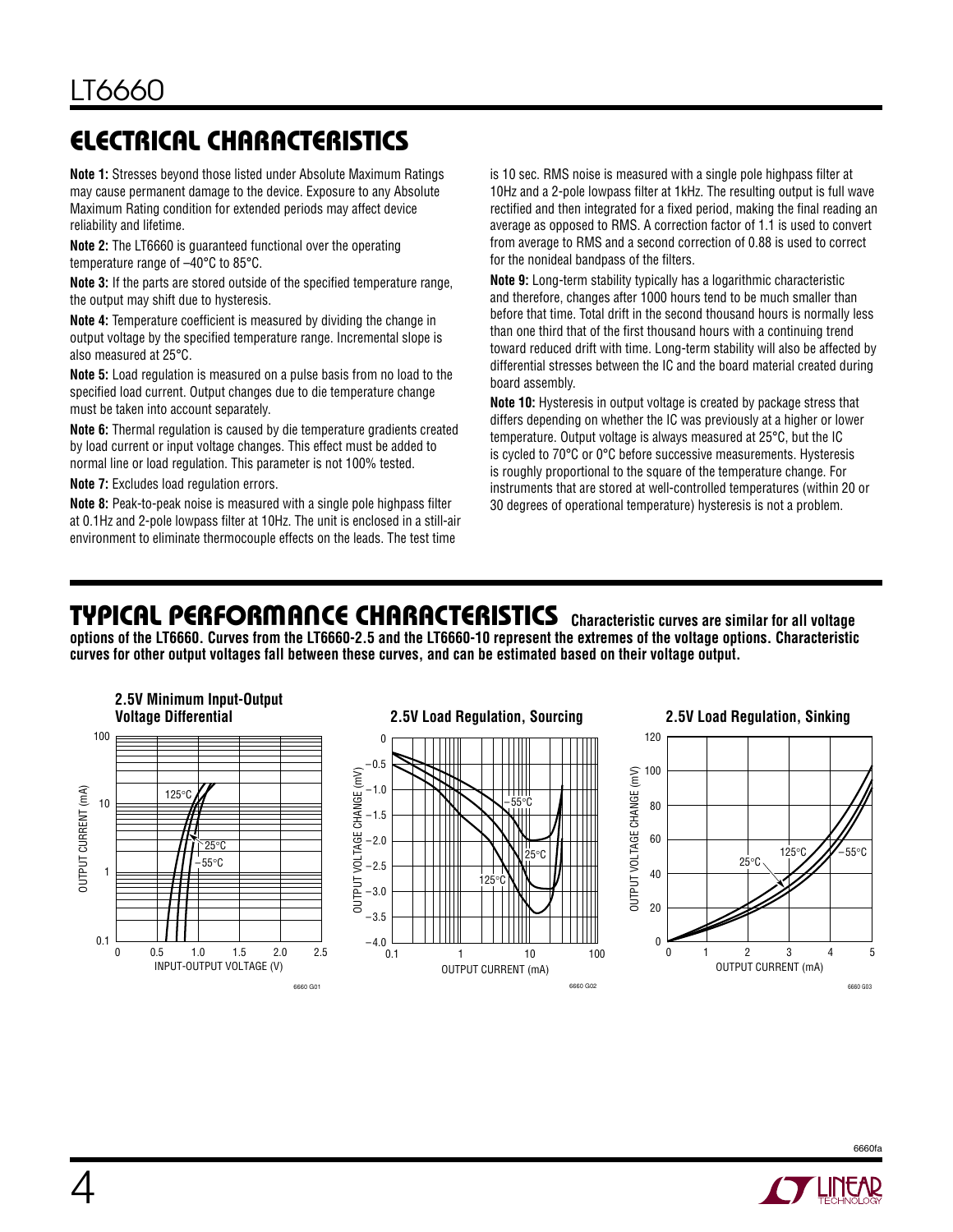### **TYPICAL PERFORMANCE CHARACTERISTICS** Characteristic curves are similar for all voltage

FREQUENCY (Hz)

6660 G10 100<sub>k</sub>

10 1k 10k

**options of the LT6660. Curves from the LT6660-2.5 and the LT6660-10 represent the extremes of the voltage options. Characteristic curves for other output voltages fall between these curves, and can be estimated based on their voltage output.**



6660fa

TIME (2 SEC/DIV)

6660 G11

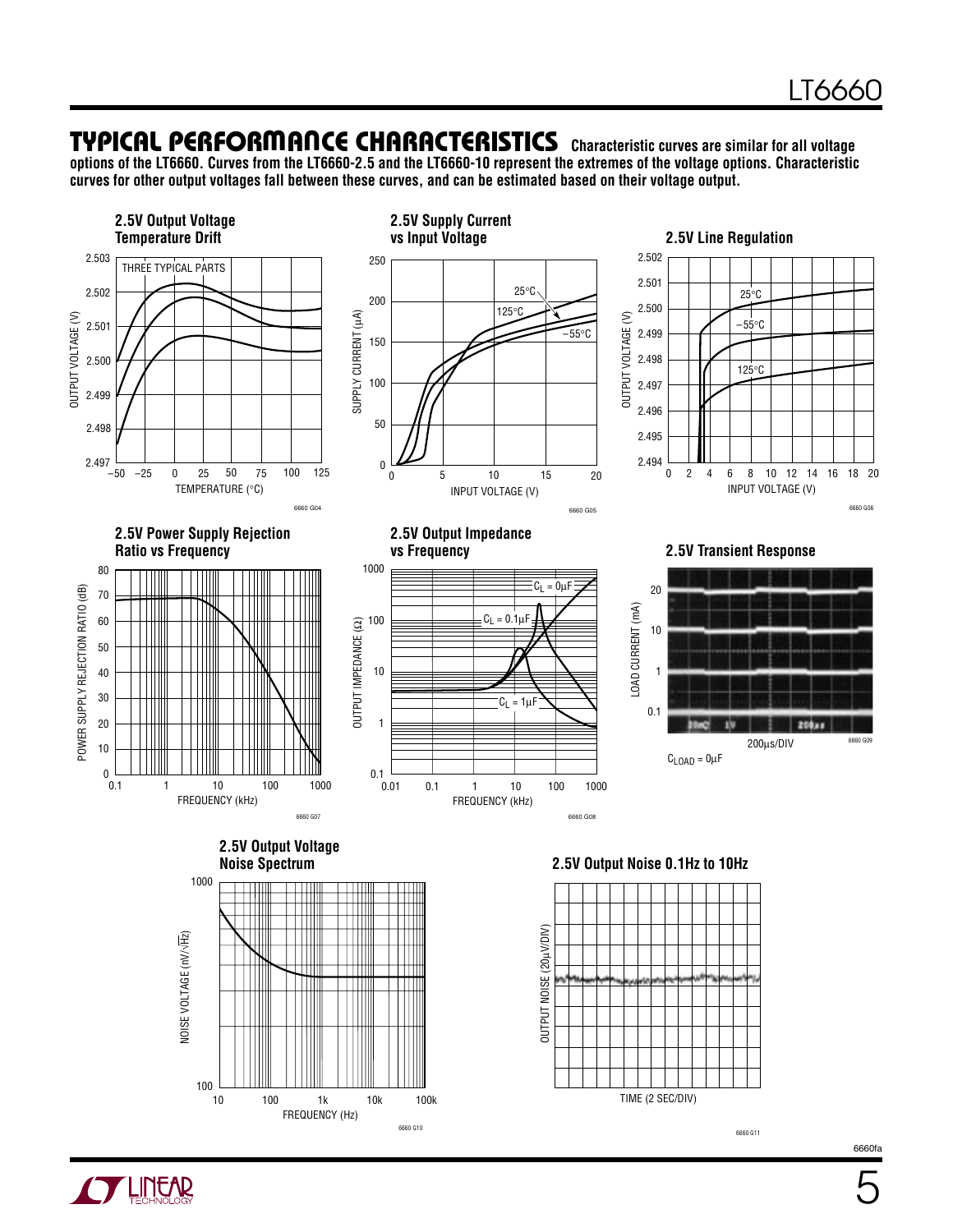### **TYPICAL PERFORMANCE CHARACTERISTICS** Characteristic curves are similar for all voltage

**options of the LT6660. Curves from the LT6660-2.5 and the LT6660-10 represent the extremes of the voltage options. Characteristic curves for other output voltages fall between these curves, and can be estimated based on their voltage output.**





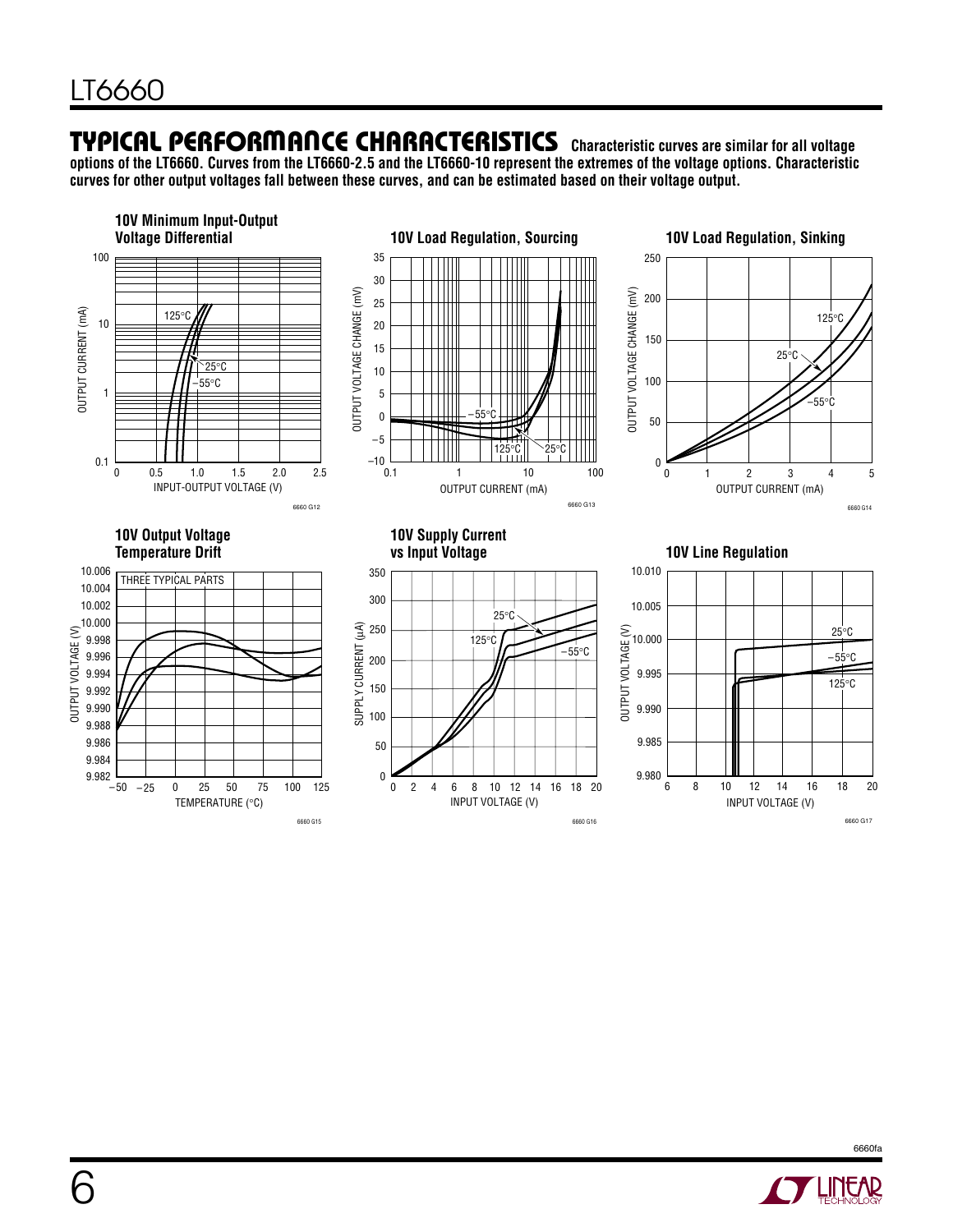### **TYPICAL PERFORMANCE CHARACTERISTICS** Characteristic curves are similar for all voltage

FREQUENCY (kHz)

0.1 1 10 100

6660 G21

**options of the LT6660. Curves from the LT6660-2.5 and the LT6660-10 represent the extremes of the voltage options. Characteristic curves for other output voltages fall between these curves, and can be estimated based on their voltage output.**



TIME (2 SEC/DIV)

6660 G22

6660fa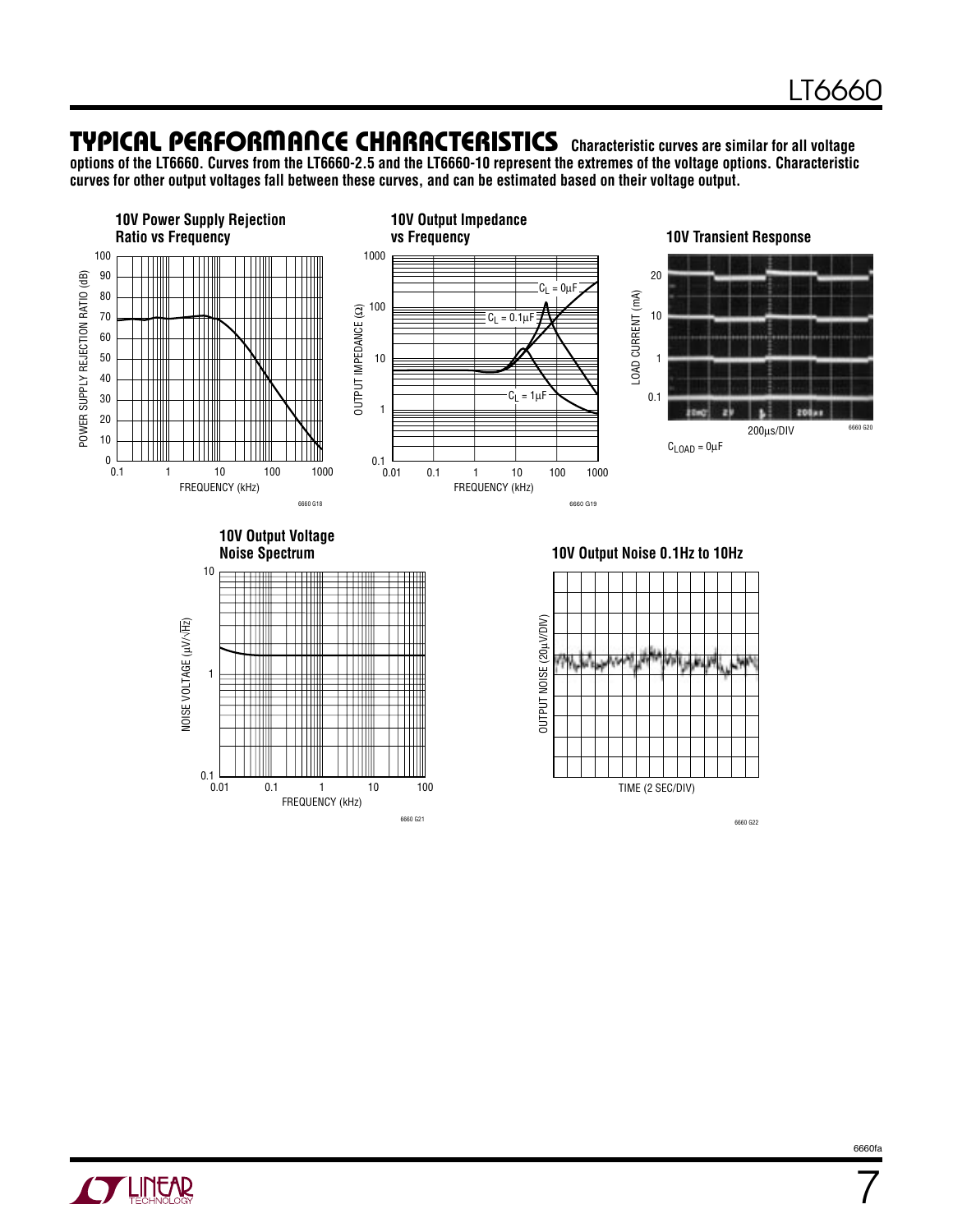# **APPLICATIONS INFORMATION**

### **Longer Battery Life**

Series references have a large advantage over older shunt style references. Shunt references require a resistor from the power supply to operate. This resistor must be chosen to supply the maximum current that can ever be demanded by the circuit being regulated. When the circuit being controlled is not operating at this maximum current, the shunt reference must always sink this current, resulting in high dissipation and short battery life.

The LT6660 series references do not require a current setting resistor and can operate with any supply voltage from  $V_{\text{OUT}}$  + 0.9V to 20V. When the circuitry being regulated does not demand current, the LT6660s reduce their dissipation and battery life is extended. If the references are not delivering load current, they dissipate only several mW, yet the same connection can deliver 20mA of load current when demanded.

#### **Capacitive Loads**

The LT6660 family of references are designed to be stable with a large range of capacitive loads. With no capacitive load, these references are ideal for fast settling or applications where PC board space is a premium. The test circuit shown in Figure 1 is used to measure the response time and stability of various load currents and load capacitors. This circuit is set for the 2.5V option. For other voltage options, the input voltage must be scaled up and the output voltage generator offset voltage must be adjusted. The 1V step from 2.5V to 1.5V produces a current step of 10mA or 1mA for R<sub>L</sub> = 100 $\Omega$  or R<sub>L</sub> = 1k. Figure 2 shows the response of the reference to these 1mA and 10mA load steps with no load capacitance, and Figure 3 shows a 1mA and 10mA load step with a 0.1µF output capacitor. Figure 4 shows the response to a 1mA load step with  $C_1 = 1 \mu F$  and 4.7 $\mu F$ .



**Figure 1. Response Time Test Circuit**



Figure 2.  $C_L = 0 \mu F$ 



**Figure 3.**  $C_L = 0.1 \mu F$ 



Figure 4.  $I_{\text{OUT}} = 1 \text{mA}$ 

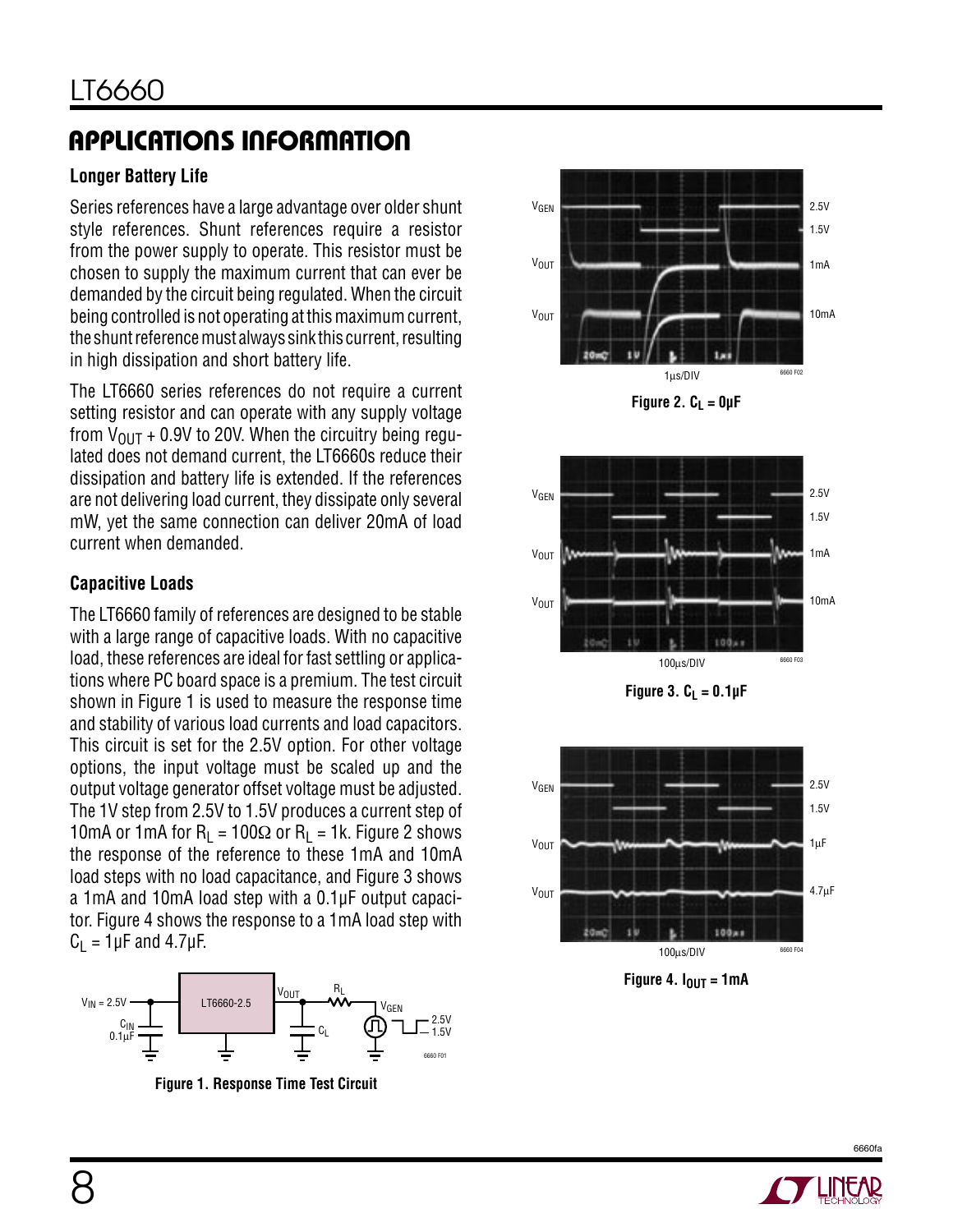# **APPLICATIONS INFORMATION**

Table 1 gives the maximum output capacitance for various load currents and output voltages to avoid instability. Load capacitors with low ESR (effective series resistance) cause more ringing than capacitors with higher ESR such as polarized aluminum or tantalum capacitors.

| <b>VOLTAGE</b><br><b>OPTION</b> | $I_{OUT} = 100 \mu A$ | $I_{OUT} = 1mA$ | $I_{OUT} = 10mA$ | $I_{\text{OUT}} = 20 \text{mA}$ |
|---------------------------------|-----------------------|-----------------|------------------|---------------------------------|
| 2.5V                            | $>10$ uF              | $>10 \mu F$     | 2uF              | $0.68$ uF                       |
| 3V                              | $>10$ uF              | $>10$ uF        | 2uF              | $0.68$ µF                       |
| 3.3V                            | $>10$ uF              | $>10$ uF        | 1µF              | $0.68$ uF                       |
| 5V                              | $>10$ uF              | $>10 \mu F$     | 1uF              | $0.68$ uF                       |
| 10V                             | $>10\mu F$            | 1µF             | $0.15\mu F$      | $0.1 \mu F$                     |

#### **Table 1. Maximum Output Capacitance**

#### **Long-Term Drift**

**Long-term drift cannot be extrapolated from accelerated high temperature testing. This erroneous technique gives drift numbers that are wildly optimistic. The only way long-term drift can be determined is to measure it over the time interval of interest.** The LT6660 long-term drift data was taken on over 100 parts that were soldered into PC boards similar to a "real world" application. The boards were then placed into a constant temperature oven with  $T_A = 30^{\circ}$ C, their outputs were scanned regularly and measured with an 8.5 digit DVM. Figure 5 shows typical long-term drift of the LT6660s.



**Figure 5. Typical Long-Term Drift**

#### **Hysteresis**

Hysteresis data shown in Figure 6 and Figure 7 represents the worst-case data taken on parts from 0°C to 70°C and from –40°C to 85°C. The output is capable of dissipating relatively high power, i.e., for the LT6660-2.5,  $P_D =$ 17.5V • 20mA = 350mW. The thermal resistance of the DFN package is 102°C/W and this dissipation causes a 36°C internal rise. This elevated temperature may cause the output to shift due to thermal hysteresis. **For highest performance in precision applications, do not let the LT6660's junction temperature exceed 85°C.**

#### **Input Capacitance**

It is recommended that a 0.1µF or larger capacitor be added to the input pin of the LT6660. This can help with stability when large load currents are demanded.







#### **Figure 7. –40°C to 85°C Hysteresis**

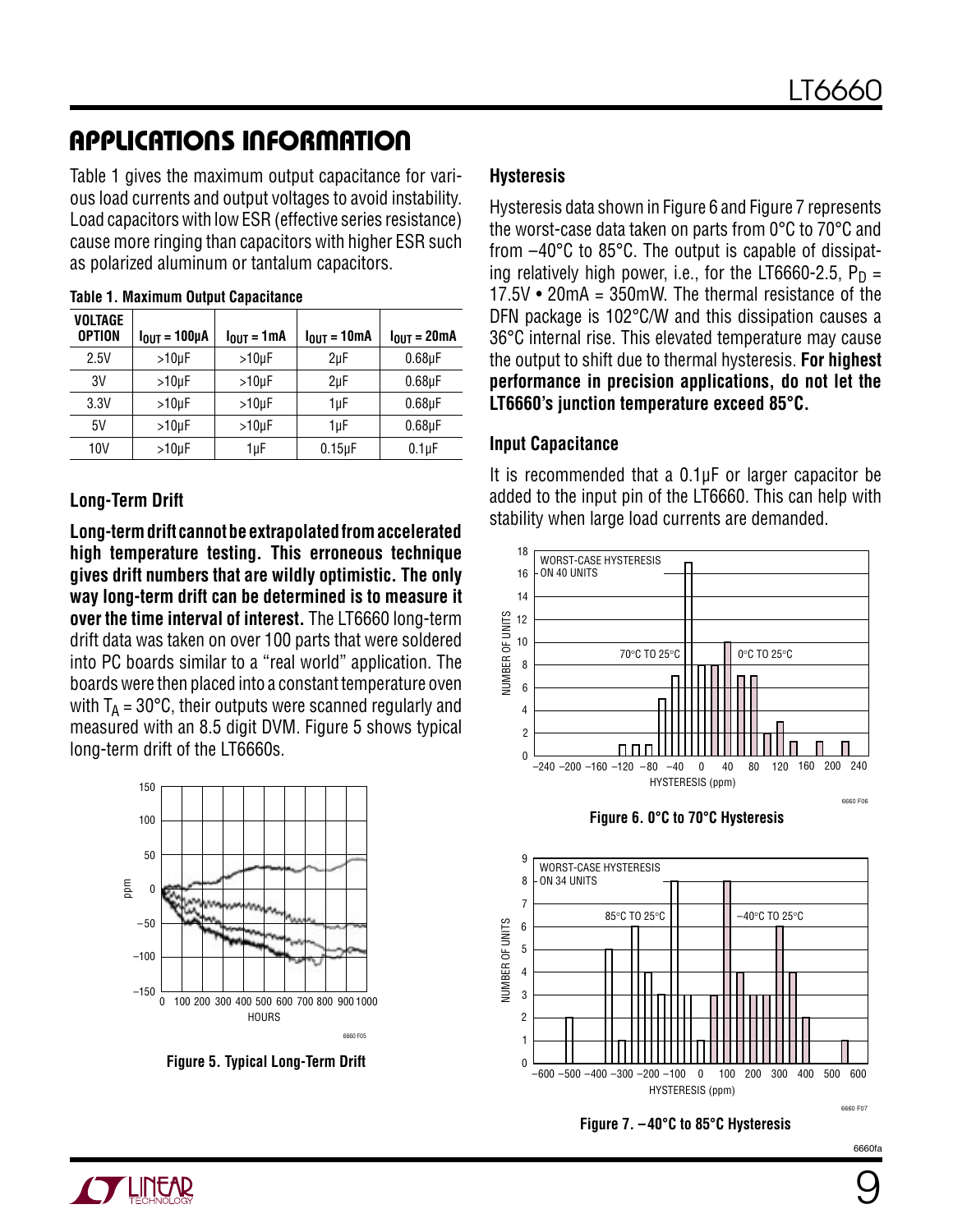# **APPLICATIONS INFORMATION**

#### **Output Accuracy**

Like all references, either series or shunt, the error budget of the LT6660s is made up of primarily three components: initial accuracy, temperature coefficient and load regulation. Line regulation is neglected because it typically contributes only 150ppm/V. The LT6660s typically shift 0.02% when soldered into a PCB, so this is also neglected. The output errors are calculated as follows for a 100µA load and 0°C to 70°C temperature range:

#### LT6660HCDC

Initial Accuracy =  $0.2\%$ 

For  $I_{\text{OUT}} = 100 \mu A$ 

 $\Delta V_{\text{OUT}} = (4000 \text{ppm/mA})(0.1 \text{mA}) = 0.04\%$ 

For Temperature 0°C to 70°C the maximum  $\Delta T = 70$ °C

 $\Delta V_{\text{OUT}} = (20 \text{ppm}/^{\circ}\text{C})(70^{\circ}\text{C}) = 0.14\%$ 

Total worst-case output error is:

 $0.2\% + 0.04\% + 0.14\% = 0.380\%$ 

Table 2 gives the worst-case accuracy for LT6660HC, LT6660JC and LT6660KC from 0°C to 70°C, and shows that if the LT6660HC is used as a reference instead of a regulator, it is capable of 8 bits of absolute accuracy over temperature without a system calibration.

| <b>LOUT</b>       | LT6660HCDC | LT6660JCDC | LT6660KCDC |
|-------------------|------------|------------|------------|
| 0uA               | 0.340%     | 0.540%     | $0.850\%$  |
| 100µA             | $0.380\%$  | $0.580\%$  | $0.890\%$  |
| 10 <sub>m</sub> A | $0.640\%$  | 0.840%     | 1.15%      |
| 20 <sub>m</sub> A | $0.540\%$  | 0.740%     | $1.05\%$   |



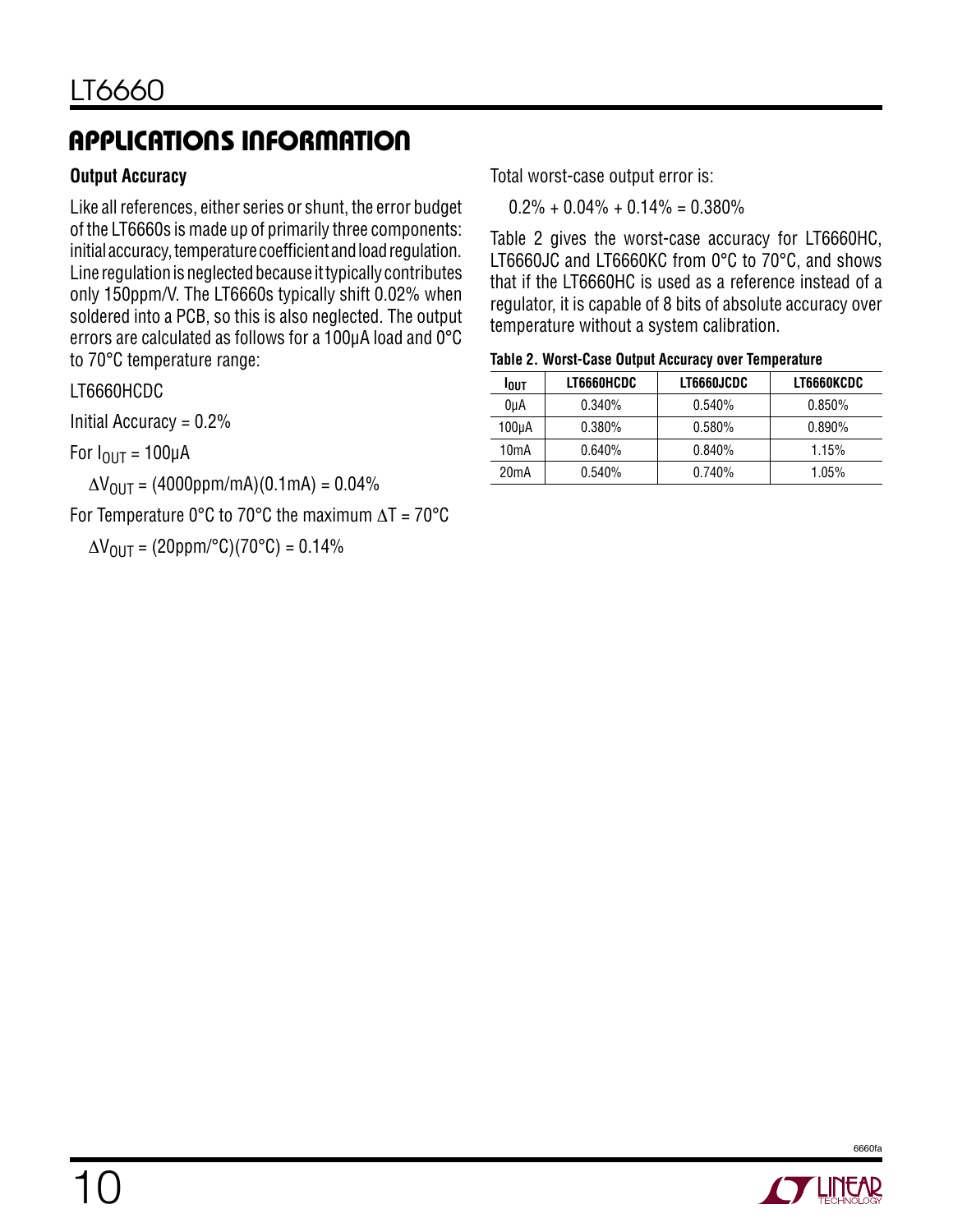### **PACKAGE DESCRIPTION**



**DC Package 3-Lead Plastic DFN (2mm × 2mm)** (Reference LTC DWG  $# 05-08-1717$  Rev Ø)